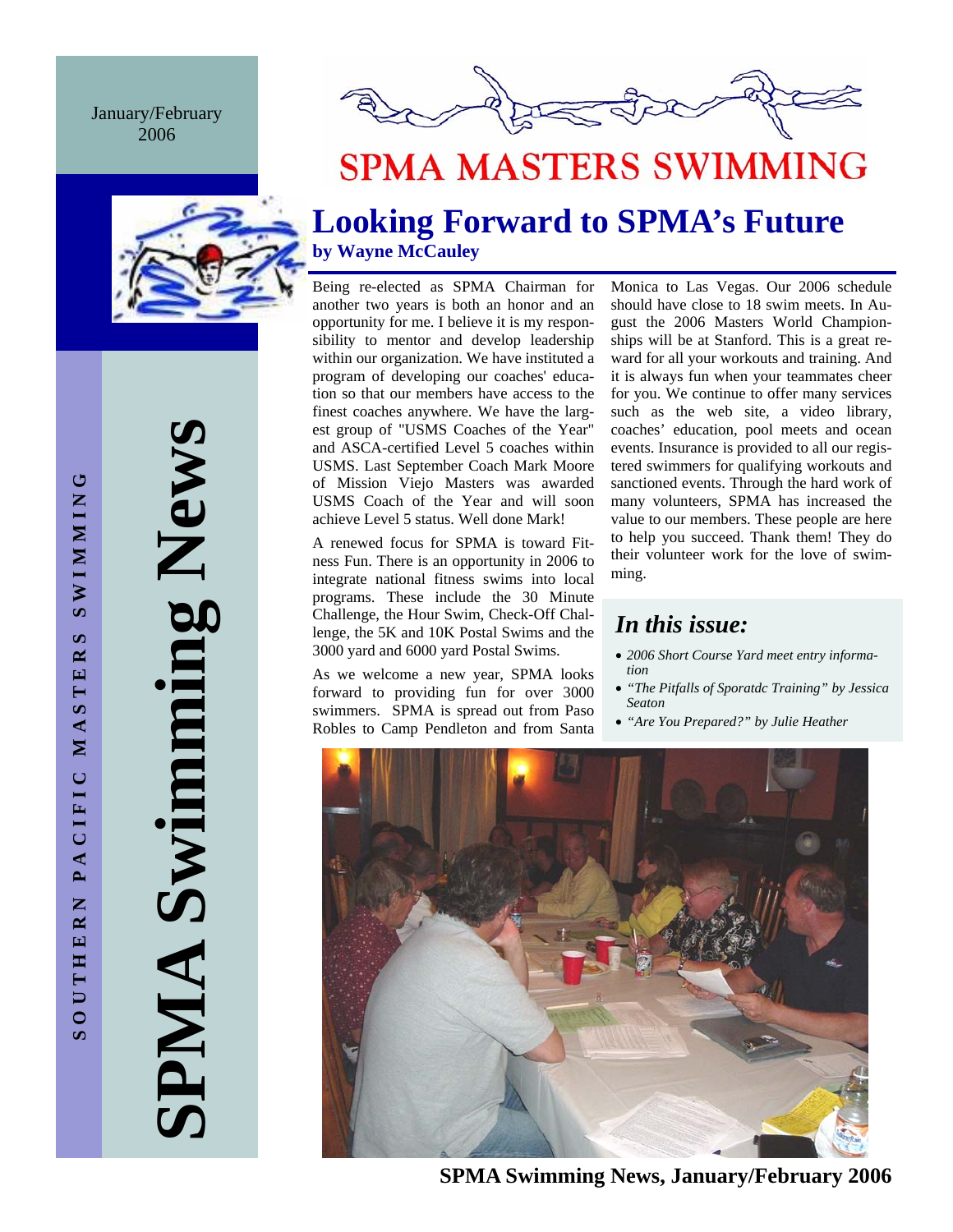# SWIM FOR LIFE!

## **SAN LUIS OBISPO, SANTA BARBARA (North) and KERN**<br>ARROYO GRANDE: South County Aq Waves Alan Freeman

Alan Freeman (805) 458-0989; alanfreeman@digitalputty.com ATASCADERO: Team K-man Kass Flaig, (805) 462-1691; kass@teamkman.org; www.teamkman.org BAKERSFIELD: Golden Wave Masters Lance Cansdale (661) 664-2327; lcansdale@csub.edu BAKERSFIELD SWIM CLUB Val Kalmikous (661) 637-1403; www.bakersfieldswimclub.org PASO ROBLES: North County Aquatics Doug Livengood (805) 239-3013; livengood@sbcglobal.net; northcountyaquatics.com SAN LUIS OBISPO MASTERS David McDevitt (805) 543-9515; swimcoachdjm@yahoo.com; www.sloseahawks.org **SANTA BARBARA (South) and VENTURA**  CARPINTERIA: Channel Island Vic Anderson (805) 403-5425, vic.anderson@dakocytomation.com OJAI: Ojai Masters Malchia Olshan (805) 646-1091, malchiao@yahoo.com SANTA BARBARA: UCSB Masters Jeremy Kipp (805) 637-0732; kipp11@juno.com SANTA BARBARA MASTERS Jon Bishop (805) 886-0050; jbishop@musicacademy.org THOUSAND OAKS: Daland Masters Peter Daland (805) 523-3207, 495-5210; peter@dalandswim.com VENTURA AQUATIC CLUB Bob Anderson (805) 654-6400 ext.1345; banderson@vcccd.net VENTURA COUNTY MASTERS Ken Grey (805) 644-1735; gobuena@aol.com VENTURA: Rio Mesa Masters Toby Petty (805) 642-6674; tonthego00@sbcglobal.net **LOS ANGELES (North)**  ANTELOPE VALLEY Matthew Lopez (661) 618-7103, avacoach@gmail.com, www.avaswimming.org LANCASTER: Oasis Masters Tom Otto (661) 948-0057; ottolfixit@hotmail.com PASADENA: Caltech Masters Suzanne Dodd (626) 449-7536; sdodd@ipac.caltech.edu PASADENA: Rose Bowl Masters Justin Davis (626) 203-6259; jdavis@rosebowlaquatics.org; www.rosebowlaquatics.com SANTA CLARITA MASTERS Doug Botton (661) 250-3766; dbotton@santa-clarita.com; pool: (661) 250-3766 **LOS ANGELES (Westside)** EL SEGUNDO MASTERS Diane Graner-Gallas (310) 379-9109; diane.gallas@verizon.net EL SEGUNDO: Play Hard Swim Hard Marcel Rinzler LA WEST: UCLA Bruin Masters Gerry Rodrigues (310) 702-9327; swimpro@pacbell.net WEST HOLLYWOOD AQUATICS Dan Ferguson (310) 288-6555 (team hotline); info@wh2o.org; www.wh2o.org WOODLAND HILLS: Southwest Aq Masters Fred Shaw (818) 347-1637; swamfred@aol.com; www.swam.us **LOS ANGELES (Central and South)**  LA: City of Los Angeles Masters Ricardo Vera (323) 906-7953; rvera@rap.lacity.org LA (various locations): SCAQ SCAQ Office (310) 390-5700; www.swim.net/scaq LA MID WILSHIRE: Meridian Swim Club Vanessa Mesia (310) 729-2971; mesiaullrich@juno.com; meridiansportsclub.com **LOS ANGELES (South Bay)**  HAWTHORNE: South Bay Swim Team Kathy Davids (310) 643-6523, www.southbayswimteam.org LONG BEACH Swim Club Tom Trapp LONG BEACH: Alpert JCC Cindy Jarvis (562) 4267601 X1047, cjarvis@jcca.org, www.alpertjcc.org CARSON/LOS ALAMITOS: Long Beach Grunions Eric Grubb (562) 252-0220; info@lbgrunions.com; www.lbgrunions.com RANCHO PALOS VERDES: Zenith Aquatics Shari Twidwell (310)937-3535; shari@zapswimming.com TORRANCE : LA Peninsula Swimmers Suzanne Schwarz (310) 534-2449; Suzanne.schwartz@earthlink.net **INLAND EMPIRE**  CHINO: Chino Valley YMCA Masters Julie Potocki (909) 597-7445; julie.cvymca@verizon.net CORONA: CHAWP Gregory Salvinski (626) 524-8924; greg@chawp.com INDIO: Top Fin Aquatics Veronica Duran (760) 564-5000; laquintamike@aol.com MURRIETA: MESA Aquatic Masters Debbie Mone (909) 461-6603; coachdebbie@nctimes.net PALM SPRINGS: Piranhas Dwight Hernandez (760) 318-SWIM, www.piranhaswimteam.org YUCAIPA: Masters of Yucaipa Denise Hoyt (909) 7958038; djhoyt@adelphia.net **ORANGE COUNTY**  COAST MASTERS Lou Giberson (949) 837-3091; lgiberson4@aol.com; Maurine Kornfeld (213) 469-8518 FULLERTON: FAST Masters Team Kevin Perry (714) 871-9616; kperryswim@earthlink.net HUNTINGTON BEACH: Golden West Swim Cl. Elizabeth Bray (714) 892-7711 x55129; summalove@aol.com HUNTINGTON BEACH SWIM CLUB Buddy Belshe (949) 362-4727 IRVINE NOVAQUATICS Mike Collins (949) 338-6682, mcollins@multisports.com; www.novaquatics.com IRVINE: UCI Masters Lucy Johnson (949) 824-5830, lucyj@uci.edu; www.masterswim.uci.edu MISSION VIEJO MASTERS Mark Moore (949) 380-2552; m.w.moore @cox.net; mastersmvnswim.org NEWPORT BEACH: Lifeguard Association Jim Turner (949) 640-5350; nadineturner3@cox.net NEWPORT BEACH: Pacific Coast Aquatics Mark Desmond (949) 888-1268; markdesmond@highhopes.ws NEWPORT BEACH: Team TYR Jeni Buys (949) 706-9991; gojeni@aol.com TUSTIN: SOCAL Aquatics Debra Cruze-Meyer (714) 241-8590; decruzmyer@hotmail.com VILLA PARK: Orange Regional Comp. Aquatics Mark Tierney (714) 639-7531; mtierney@socal.rr.com YORBA LINDA: East Lake Eagle Rays Bill Peery (714) 701-9440; wpeery@elvca.com **LAS VEGAS**<br> **HENDERSON Southern Nevada Masters** 

Frank Lowery (702) 400-2790; Dan Geary (702) 617-8130; flowery 719@cox.net CITY OF LAS VEGAS MASTERS Victor Hecker (702) 247-7788; heckerrealestate@hotmail.com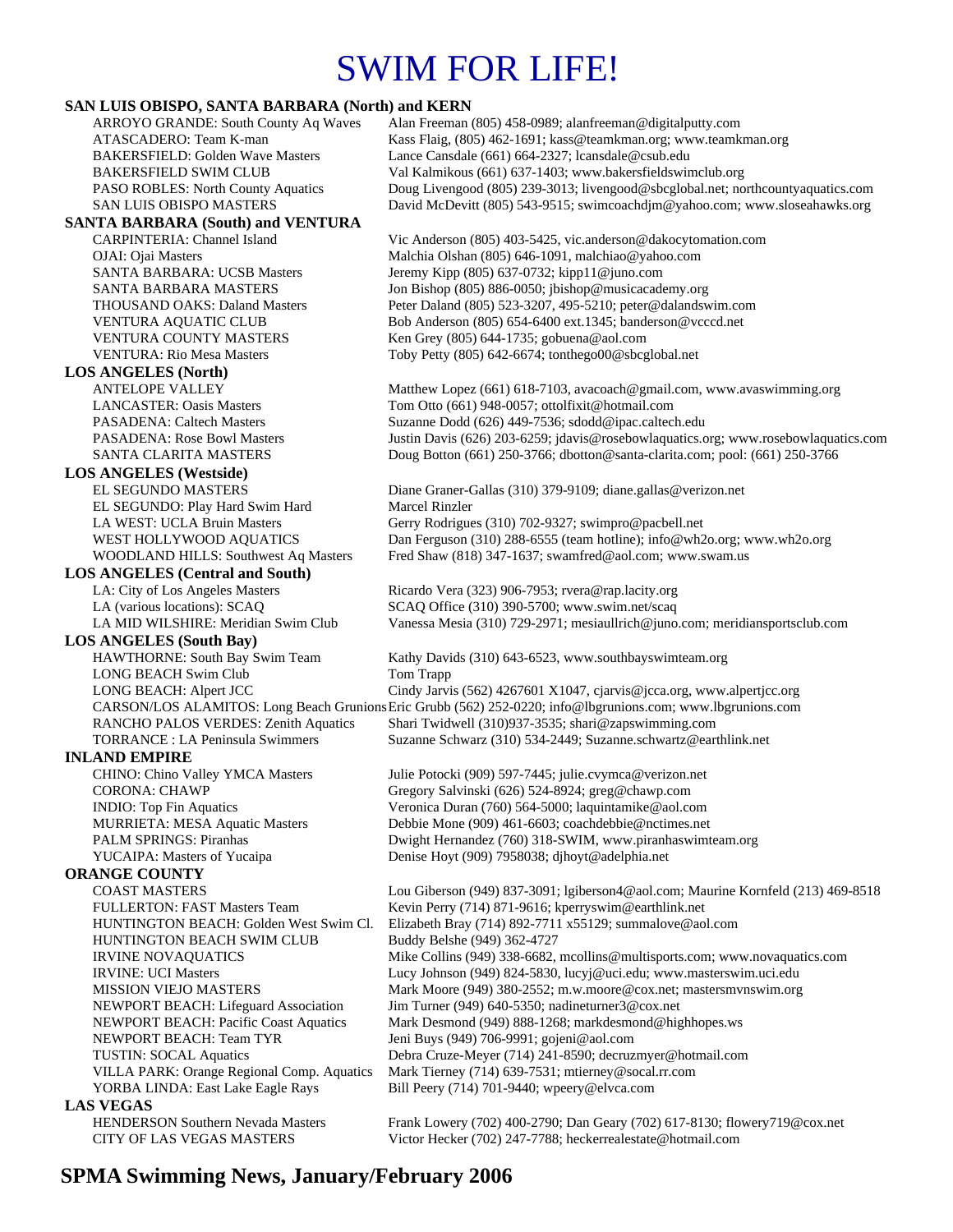# SPMA Competition Information and Instructions

**Rules:** Current USMS and SPMA rules will govern. All events are timed finals. Swimmers must check in with the Clerk of Course for deck seeded events that they wish to swim. After an event has been officially closed, swimmers may not check in. Age as of the last day of the meet determines age group for the meet for short course yards, and age as of December 31st of the year of competition determines age for long course and short course meters meets. You must be 18 years of age to register with SPMA and compete in meets.

**Eligibility:** Events are open to any **current** USMS registered swimmer or a foreign swimmer with a valid travel permit. SPMA swimmers are encouraged to submit their registration application with the submitted entry card, if NOT currently registered.

**Affiliation:** A swimmer's affiliation as stated on the consolidated entry card, if valid as of the first day of the meet, will apply throughout the meet, except that swimmers may unattach at any time.

**Submitted Times:** Please enter your best time, a reasonable estimate or a workout time. All times must be submitted on a SPMA consolidated entry card or a copy of a SPMA consolidated entry card (below). Do not mail in the meet entry form.

**Entry Confirmation:** To avoid any concern regarding receipt of entry card, enclose a self-addressed stamped envelope or postcard or mail card "Return Reply Request". No certified, registered or special delivery mail will be accepted. Receipt of entry will not be verified by phone.

**Strictly Forbidden**: Entering more than 5 individual events per day; using hand paddles in warm-up areas; diving in warm-ups unless in designated sprint lanes (entering the warm-up pool must be done with feet first with one hand in contact with the pool deck); use of any watch in competition; and smoking in any area where swimmers may be present.

**Open Water**: Swimmers using non-porous neoprene swim suits, wetsuits, or other non-porous attire will be ineligible for awards or place points.

> *Check out our website www.spma.net for up-to-date information*

SOUTHERN PACIFIC MASTERS ASSOCIATION • CONSOLIDATED ENTRY CARD

|              | Name                                 |                                                                         |                                       |              | Male                                                                                                                                                                                                                           |              | Female USMS $\#$ $-$                                  |                     |                                          |
|--------------|--------------------------------------|-------------------------------------------------------------------------|---------------------------------------|--------------|--------------------------------------------------------------------------------------------------------------------------------------------------------------------------------------------------------------------------------|--------------|-------------------------------------------------------|---------------------|------------------------------------------|
|              | Birthdate / /                        |                                                                         | Age__________                         |              | Club and the contract of the contract of the contract of the contract of the contract of the contract of the contract of the contract of the contract of the contract of the contract of the contract of the contract of the c |              | Phone $\qquad \qquad$ $\qquad \qquad$ $\qquad \qquad$ |                     |                                          |
| Event<br>No. | <b>FREESTYLE</b><br>(Submitted Time) | Event<br>No.                                                            | <b>BACKSTROKE</b><br>(Submitted Time) | Event<br>No. | <b>BREASTSTROKE</b><br>(Submitted Time)                                                                                                                                                                                        | Event<br>No. | <b>BUTTERFLY</b><br>(Submitted Time)                  | Event<br>No.        | <b>INDIV. MEDLEY</b><br>(Submitted Time) |
|              | 50                                   |                                                                         | 50                                    |              | 50                                                                                                                                                                                                                             |              | 50                                                    |                     | 100                                      |
|              | 100                                  |                                                                         | 100                                   |              | 100                                                                                                                                                                                                                            |              | 100                                                   |                     | 200                                      |
|              | 200                                  |                                                                         | 200                                   |              | 200                                                                                                                                                                                                                            |              | 200                                                   |                     | 400                                      |
|              | 400/500                              |                                                                         |                                       |              |                                                                                                                                                                                                                                |              |                                                       | FOR OFFICE USE ONLY |                                          |
|              | 800/1000                             | No. of events ________ $\times$ \$ ________ = \$ _________<br>Surcharge |                                       |              |                                                                                                                                                                                                                                |              | Amt Rec'd                                             |                     |                                          |
|              | 1500/1650                            |                                                                         | Total                                 |              |                                                                                                                                                                                                                                | $\mathbf{s}$ |                                                       |                     |                                          |
|              | Include a copy of USMS card          |                                                                         |                                       |              | Signature on back is REQUIRED!                                                                                                                                                                                                 |              |                                                       |                     | Include a copy of USMS card              |
|              |                                      |                                                                         |                                       |              |                                                                                                                                                                                                                                |              |                                                       |                     | fold                                     |

Late or incomplete entries (no fee, incomplete entry card, incomplete enty data) or entries postmarked after due date MAY **BE REJECTED!** 

ALL MASTERS swimmers are required to send a photo-copy of their USMS card with their entry card. ALL Masters swimmers may be asked to show their USMS card if requested at the meet.

"I, the undersigned participant, intending to be legally bound, hereby certify that I am physically fit and have not been otherwise informed by a physician. I acknowledge that I am aware of all the risks inherent in Masters swimming (training and competition), including possible permanent disability or death, and agree to assume all of those risks. AS A CONDITION OF MY PARTICIPATION IN THE MASTERS SWIMMING PROGRAM OR ANY ACTIVITIES INCIDENT THERETO, I HEREBY WAIVE ANY AND ALL RIGHTS TO CLAIMS FOR LOSS OR DAMAGES, INCLUDING ALL CLAIMS FOR LOSS OR DAMAGES CAUSED BY THE NEGLIGENCE, ACTIVE OR PASSIVE, OF THE FOLLOWING: UNITED STATES MASTERS SWIMMING, INC., THE LOCAL MASTERS SWIMMING COMMITTEES, THE CLUBS, HOST FACILITIES, MEET SPONSORS, MEET COMMITTEES, OR ANY INDIVIDUALS OFFICIATING AT THE MEETS OR SUPERVISING SUCH ACTIVITIES.

In addition, I agree to abide by and be governed by the rules of USMS."

| <b>PLEASE SIGN:</b>                                                                                                                               | <b>DATE</b>                                    |  |  |
|---------------------------------------------------------------------------------------------------------------------------------------------------|------------------------------------------------|--|--|
| Is this your first Masters Meet?<br>Yes                                                                                                           | Non-SPMA swimmers please include your address: |  |  |
| No                                                                                                                                                | Street:                                        |  |  |
| Read the meet information sheet carefully. Make your<br>check payable as shown on the meet information sheet<br>and mail it to the address shown. |                                                |  |  |
| 12/94                                                                                                                                             |                                                |  |  |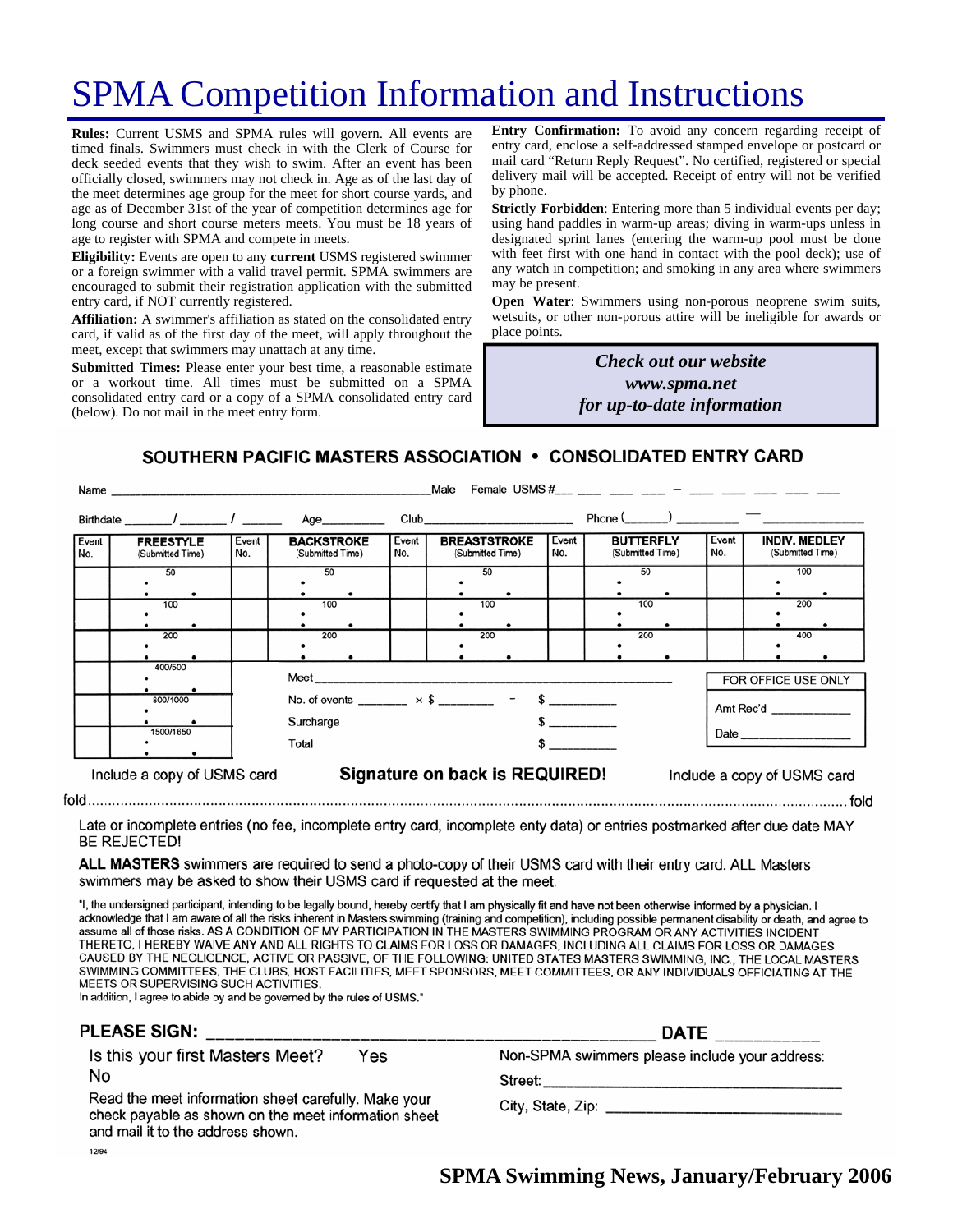### **Las Vegas Masters Vegas Free Play SCY Meet Saturday, January 28th, 2006**

#### Sanction number: 336-002

**Location and Directions:** Desert Breeze Park, 8275 W. Spring Mountain Road, indoor 50-meter by 25-yard pool. Six lanes will be available for warm-up. From the I-15 Fwy., take the Flamingo Road exit (#38). Take the Flamingo Road west 3.54 miles. Turn right onto South Rainbow Blvd. and go 0.78 miles. Turn left onto Spring Mountain Road and go 1.70 miles. The pool is on the left.

**Entries:** The pre-entry postmark deadline is Monday, January 23rd, 2006. Deck entries will close at 12:30 p.m. for the first six events. Age on January 28th determines age group for the meet. You must be at least 18 to compete.

**Seeding:** All events will be deck-seeded slowest to fastest, by entered time, ages and sexes combined. Check-in is not required in order to be deck seeded, except swimmers must check in to swim the 500 yd. Freestyle and the 400 yd. Individual Medley.

**Relays:** All relays will be deck entered. Relay fees are \$2.00 per relay due upon entry. For each relay swimmer who is not entered in individual events, a fee of \$5.00 and a signed liability release must be submitted with the relay entry.

**Awards:** Individual: SPMA ribbons for places 1 to 3. Relay: SPMA ribbons for first place.

**Special Awards**: Events marked VFP (Vegas Free Play) will have special awards from local casinos for "free play" at the casino. Winners of age groups will be eligible for coupons redeemable at Las Vegas casinos. You must be 21 years of age in order to get a VFP coupon.

**Entry Fees:** \$2.00 for each individual event entered and a \$10.00 surcharge per swimmer. For swimmers in relays only, the fee is \$5.00. NOTE: deck entrants will pay an additional \$10.00 entry charge.

**Checks payable to**: Southwest Masters

Mail consolidated entry card, a copy of your 2006 USMS card, and check to: Las Vegas SCY Meet, 7914 Sadring Ave., West Hills, CA 91304.

**Questions:** Meet Director, Victor Hecker, (702) 247-7788; Meet Entries, Steve Schofield (818) 992-1820.

#### **Saturday, January 28, 2006**

Warm-up at noon

Meet starts at 1:00 p.m.

- A. 200 yd. Mixed Medley Relay (VFP-1)
- 1. 500 yd. Freestyle
- 2. 100 yd. Individual Medley
- 3. 50 yd. Butterfly
- 4. 100 yd. Backstroke
- 5. 200 yd. Freestyle
- 6. 50 yd. Breaststroke
- B. 200 yd. Mixed Freestyle Relay
- 
- 7. 100 yd. Butterfly<br>8. 50 yd. Freestyle (
- 8. 50 yd. Freestyle (VFP-2)<br>9. 50 yd. Backstroke 9. 50 yd. Backstroke
- 10. 400 yd. Individual Medley
- 11. 100 yd. Breaststroke
- 12. 100 yd. Freestyle (VFP-3)

*Please read the general information on entering swim meets on the third page of this newsletter!* 

### **East Lake Aquatics Short Course Yards Meet Sunday, February 12th, 2006**

#### Sanction #336-003

**Location:** Outdoors at East Lake Village RCII pool in Yorba Linda, CA, East Lake Village RCII pool is a 25 yd. outdoor rim-flow design with six competition lanes and a three lane warm-up area.

**Directions:** East Lake RCII Pool, 5700 Village Center Dr., Yorba Linda, CA 92886. Take the 91 Fwy to Imperial Hwy off-ramp. Take Imperial Hwy north to La Palma Ave. Turn right to Fairmont Ave. Turn left to Village Center Dr. Turn right and proceed past one stop sign to pool on right side of street.

**Parking:** *Please do not park in the gym/pool parking lot!* Please park on Village Center Dr. and not in neighborhood next to pool. Parking is open on Village Center Dr on both sides of street except directly in front of pool marked by signs.

**Entries:** The pre-entry postmark deadline is Saturday, February 4th. Deck entries will close at 8:30 a.m. for the 1650 yd. Freestyle and at 11:30 a.m. for all other events. Age on February 12th determines age group for the meet. You must be at least 18 to compete.

**Seeding:** All events will be deck seeded slowest to fastest, by entered time, ages and sexes combined. Check-in is not required in order to be deck seeded, except swimmers must check in to swim the 1650 yd. Freestyle.

**Relays:** All relays will be deck entered. For each relay swimmer who is not entered in individual events, a fee of \$5.00 and a signed liability release must be submitted with the relay entry. There are no additional fees for relays.

**Awards:** Individual: SPMA ribbons for places 1 to 3. Relay: SPMA ribbons for first place.

**Entry Fee:** \$20.00 per swimmer flat fee. Deck entries are allowed for \$30.00 flat fee. For swimmers in relays only, the fee is \$5.00.

**Checks payable to**: East Lake Village.

Mail consolidated entry card, a copy of your 2006 USMS card, and check to: Mike Pawloski, 20436 Via Navarra, Yorba Linda, CA 92886. **Snack Bar**: A snack bar will be available on-site for water, Gatorade and energy snacks.

**Questions**: Meet Director, Mike Pawloski (714) 779-8430, BonusPak@earthlink.net; Meet Processing, Robert Mitchell (949) 689- 7946, MitchellRobert@cox.net

#### **Sunday, February 12, 2006**

1650 Warm-up at 8:00 a.m.

- Meet starts at 9:00 a.m.
- 1. 1650 yd. Freestyle
	- Additional warm-up after 1650 Event #2 starts at noon
	-
- 2. 50 yd. Breaststroke
- 3. 100 yd. Individual Medley
- 4. 50 yd. Backstroke
- 5. 100 yd. Freestyle
- 6. 50 yd. Butterfly
- 7. 200 yd. Freestyle Relay (Men, Women, or Mixed)
- 8. 200 yd. Individual Medley
- 9. 100 yd. Backstroke
- 10. 50 yd. Freestyle
- 11. 100 yd. Breaststroke
- 12. 100 yd. Butterfly
- 13. 200 yd. Freestyle
- 14. 200 yd. Medley Relay (Men, Women, or Mixed)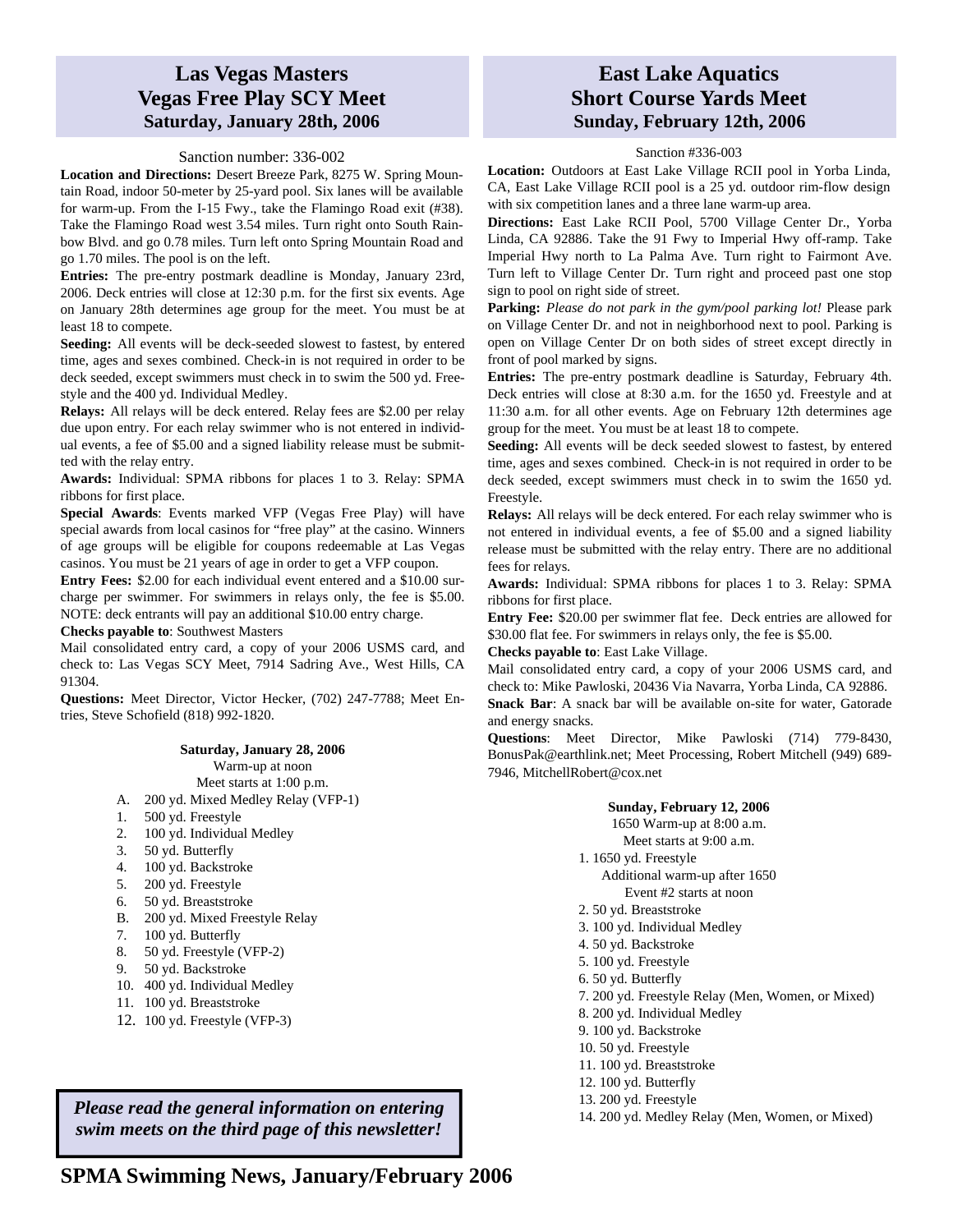## **Caltech Pentathlon SCY Swim Meet Sunday, March 5th, 2006**

#### Sanction number: 336-001

**Directions:** The Caltech facility is an outdoor, eight-lane, 25-yard, all deep pool with a separate 25-yard warm-up pool. 1201 E. California Blvd, Pasadena. Take Hill Ave south from the 210 Fwy. After 1.2 miles, turn right on California Blvd. Go to the second stop light and turn left into the parking lot. Continue past the tennis courts to the gym. The pool is located west of Brown Gym. Or take the 110 Fwy. North until it ends. Go 1 mile and turn right on California Blvd., and continue 2 miles to Caltech. Parking is free on weekends.

**Entries:** The pre-entry postmark deadline is Friday, February 24th, 2006. Deck entries close at 9:15 a.m. sharp!

**Seeding:** All events will be deck seeded slowest to fastest, by entered time, ages and sexes combined.

**Awards:** Custom pentathlon awards will be given to the top three finishers in each age group. The swimmer with the lowest cumulative time for all five events shall be declared the winner. A swimmer must swim all five events to be considered for an award.

**Entry Fees:** \$20 flat fee per swimmer. Deck entries are allowed for \$30. Late entries and entries received without payment will be treated as deck entries and charged the deck entry fee.

**Checks payable to**: Caltech Masters

Mail consolidated entry card, a copy of your 2006 USMS card, and check to: Caltech Pentathlon, c/o Suzanne Dodd, 211 Eastern Ave, Pasadena, CA 91107.

**Questions:** Meet Director, Suzanne Dodd, (626) 449-7536.

**Sunday, March 5, 2006**  Warm-up at 9:00 a.m. Meet starts at 10:00 a.m.

1. 50 yd. Butterfly 2. 50 yd. Backstroke 3. 50 yd. Breaststroke 4. 50 yd. Freestyle 5. 100 yd. Individual Medley



Connie Barrett, left, newly elected Member At-Large of the SPMA Executive Committee and Wayne McCauley, re-elected as Chair, are hard at work during the recent annual meeting.

### **Mission Viejo Nadadores SCY Swim Meet Sunday, March 26th, 2006**

#### Sanction number: 336-004

**Directions:** Mission Viejo Pool is an outdoor, 25 yd. by 50 m competition pool at the Marguerite Aquatic Center, 27474 Casa Del Sol, Mission Viejo. From the north or south, take the I-5 Freeway to the Alicia Parkway exit in Mission Viejo. Go east (away from the ocean) to Trabuco Road. Turn right on Trabuco to Marguerite Parkway. Go left on Marguerite to Casa Del Sol, turn right onto Casa Del Sol, and turn into the driveway for pool parking. There will be no parking in the upper parking lot. No tennis parking on Marguerite allowed.

**Entries:** The pre-entry postmark deadline is Monday, March 20th, 2006. Deck registration is permitted. Deck entries will close at 8:00 a.m. for the 500 yd. Freestyle and 400 yd. Individual Medley, and at 10:30 a.m. for all other events.

**Seeding:** All events will be deck seeded slowest to fastest, by entered time, ages and sexes combined. Check-in is not required in order to be deck seeded, except swimmers must check in to swim the 500 and 1000 yd. Freestyle and the 400 yd. Individual Medley.

**Relays:** All relays will be deck entered on SPMA relay forms available at the meet. Relay fees are \$2.00 per relay due upon entry. For each relay swimmer who is not entered in individual events, a fee of \$10.00 and a signed liability release must be submitted with the relay entry.

**Awards:** Individual: SPMA ribbons for places 1 to 3. Relay: SPMA ribbons for first place.

**Entry Fees:** \$20.00 per swimmer flat fee. Deck entries allowed for a total of \$30.00.

**Checks payable to**: Mission Viejo Nadadores (MVN)

Mail consolidated entry card, a copy of your 2006 USMS card, and check to: Mission Viejo Nadadores — Mark Moore, 25108-B Marguerite Parkway #175, Mission Viejo, CA 92692.

**Questions:** Meet Director, Mark Moore (949) 489-1847; m.w.moore@cox.net.

**Snack Bar**: Hot and cold drinks, snacks, and food will be available. **Sunday, March 26, 2006** 

400 IM and 500 warm-up at 8:00 a.m.

500 starts at 8:30 a.m.

- 1. 500 yd. Freestyle (check-in required)
- 2. 400 yd. Individual Medley (check-in required) Additional warm-up after 400 IM Event #3 will start no earlier than 11:00 a.m.
- 3. 200 yd. Freestyle
- 4. 50 yd. Butterfly
- 5. 100 yd. Backstroke
- 6. 200 yd. Medley Relay (men, women, or mixed)
- 7. 200 yd. Individual Medley
- 8. 50 yd. Breaststroke
- 9. 100 yd. Freestyle
- 10. 100 yd. Butterfly
- 11. 50 yd. Backstroke
- 12. 200 yd. Freestyle Relay (men, women, or mixed)
- 13. 100 yd. Breaststroke
- 14. 50 yd. Freestyle
- 15. 100 yd. Individual Medley
- 16. 200 yd. Fun Fin Relay
- 17. 1000 yd. Freestyle (check-in required)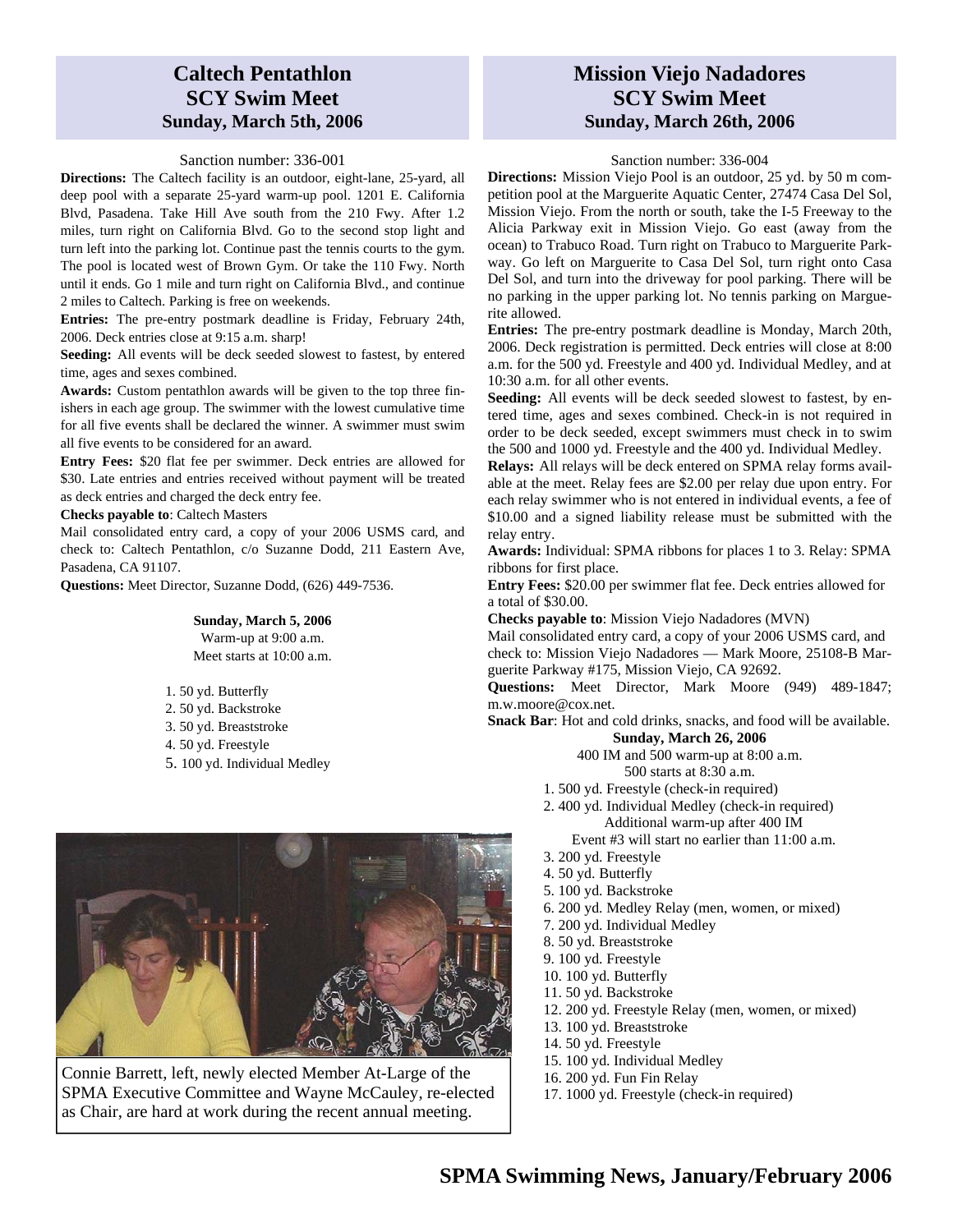# **The Pitfalls of Sporadic Training** By Jessica Seaton, D.C.

Most Masters swimmers swim between three and five days per week, with two thirds of the swimmers logging in between 2,000 and 4,000 yards per workout. A consistent exercise program like this rewards you with good overall fitness and conditioning, as well as emotional well-being. You feel you are in the groove. But what happens if travel, illness, work or family demands keep you away from the pool?

When you stop training you start *de*training. For a swimmer, this means:

1. You will start losing your aerobic capacity. If you were to stop exercising completely and just lie around in bed, you'd lose about 1% of your aerobic capacity per day. You would not really notice this until you reached a 10% loss. Let's say you weren't lying around in bed, but doing a lot of walking on a vacation. You might lose some of your aerobic capacity, but not as much as you would resting in bed.

An interesting study looked at healthy young adults doing aerobic exercise six days per week for 40 minutes. Their aerobic capacity did not change if they either reduced the frequency of their training to four or to two days a week, or if they reduced the duration to 26 or 13 minutes per day. However, even if duration and frequency remained constant at 40 minutes six days per week, reducing the intensity by as little as one-third resulted in a significant loss of aerobic capacity.

2. You will lose capillaries in your trained muscles. Our capillary beds respond to training. If we are using our upper extremities a lot, our body responds to the increased oxygen demand by building more capillary beds in those muscles. Within three weeks of detraining, the number of capillaries within trained muscles decreases by up to 25%. This translates to a poorer oxygen supply to the muscles. So let's say you were on that walking vacation for three weeks. When you finally get back in the water, your arms will tend to feel like lead, since you won't be getting as much oxygen to your muscles as you're used to.

3. You will lose flexibility. Researchers found a measurable loss of lower extremity flexibility in people over 60 after two weeks of detraining. Many people younger than that will notice their hamstrings tightening if they don't stretch for several days. Feeling stiff makes you feel old, so stretching can help you feel young.

4. You will start to lose your strength. This effect may be more marked in older individuals. Some of this loss can be avoided by weight-training once a week. Some studies

found that individuals revert to baseline after one year of detraining, but others found that some of the strength gains still remained after three years of no training. These differences are most likely due to duration and intensity of the weight-training program and to individual genetic differences.

5. You will lose agility and dynamic balance. This is more noticeable in the older age groups after about six weeks. Most swimmers will notice losing their feel for the water after a few weeks or even less.

What if you swim only sporadically?

Sporadic training has some negative effects. The most noticeable will be that you will lose endurance and flexibility. If you continue swimming on and off, every workout you do attend will seem like a chore. There are some things a swimmer can do to lessen the negative effects:

1. If you can't make it to the pool, at least do your stretching and some abdominal work at home. Stretching will minimize your loss in flexibility, and ab work will help you maintain core strength and minimize lower back injuries.

2. When you do swim, be sure to include a long warm up. This will help you regain a feel for the water.

3. After a good warm up, focus on the workout and try and maintain a certain level of intensity. The level will depend on how erratic your training has been and how fit you were to begin with.

4. Maintain good mental focus and don't worry about your times. Your perceived exertion is more important that the times you're actually swimming. You can't expect to be swimming as fast as you were when you were training consistently. If you are, consider yourself lucky!

5. Listen to your body. Injuries are more likely to occur if you do too much too soon after a period of not swimming or sporadic swimming.

As masters swimmers, we all have lives away from the pool that may interfere with our training. Coping with these training interruptions is also part of the training process.

*Jessica Seaton, D.C. is a chiropractic orthopedist in private practice in West Los Angeles. She has been swimming with West Hollywood Aquatics for over 15 years. She can be* reached through her web site at *www.drjessicaseaton.com.*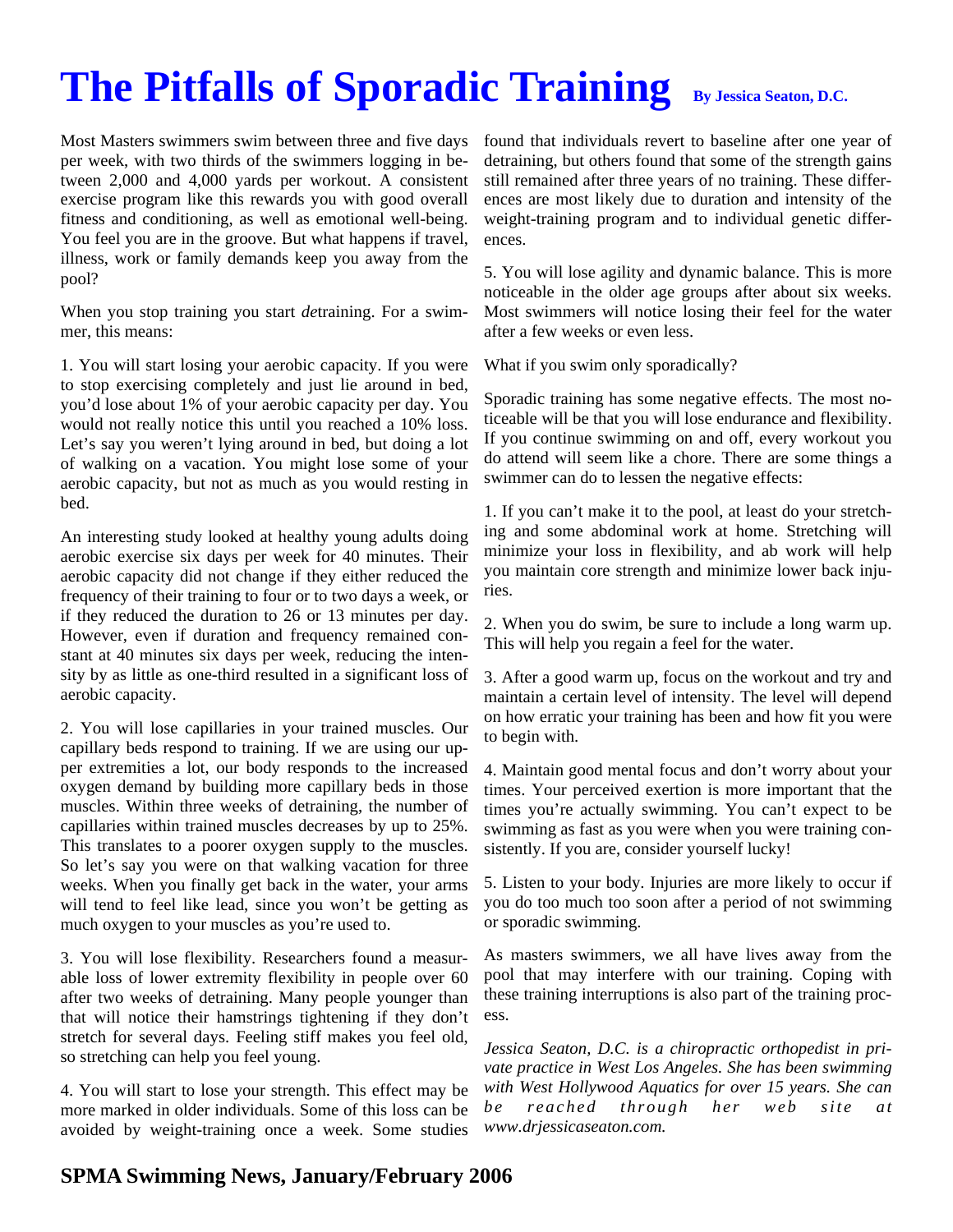# Are You Prepared? By Julie Heather

*During morning workout you reach the far end of the pool and realize that your lane mate is having a seizure…* 

*At a meet, the fellow in the next lane is complaining of chest pains after his 400 IM…* 

*You walk into the locker room and a teammate is unconscious on the floor...* 

*We've just had an earthquake, and all the swimmers have been washed out of the pool and have various injuries from encountering objects around the pool…* 

These scenarios have all happened. Would you know what to do in an emergency? If you haven't taken CPR and First Aid in recent history, that's an excellent way to prepare yourself to handle any of the above injuries.

There are some times, such as after a major earthquake, when help may not be immediately available. We saw this with the

# **Changes to the SPMA By-Laws**

The Southern Pacific Masters Swimming Committee voted on several changes to the by-laws at the Annual Meeting.

The full text of the by-laws are available at www.spma.net. If you do not have access to the Internet and would like a copy, please contact the SPMA Office.

The first change was to fix a typographical error in Section IV, Membership and Voting Privileges.

The second change was to clarify when the new officers assume office. After elections are held, new officers will now begin their term on January 1st following the meeting.

The final change was to add a grievance procedure to the bylaws:

#### Section IX

#### Grievance Procedure

A. Disputes arising within a single club shall be filed directly with such club and handled pursuant to that club's rules and procedures.

B. Disputes during competition shall be resolved at the event, if at all possible. Failing that, the complainant shall inform the Chairman of SPMA, in writing, of the nature and details of the dispute within 30 days of the incident.

C. If a dispute arises outside of competition, the complainant shall inform the Chairman of SPMA, in writing, of the nature and details of the dispute within 30 days of the incident.

D. The Executive Committee shall investigate any written complaints and make a recommendation as to the resolution for action by the Southern Pacific Masters Swimming Committee.

recent hurricanes. Your first aid training could make a big difference.

During the Loma Prieta earthquake in northern California in 1989 many people were doing their workouts, since the earthquake occurred just after 5 p.m. Some of them were swept out of pools with the sloshing water and suffered minor injuries when they slammed into objects on the pool deck.

This is also a good time to get prepared at home. Do you have food and water for five days? Lucy Jones, noted seismologist, suggested that everyone get canned fruit. It will give you energy and fluids during a disaster. Just make sure you have a manual can opener! Flashlight? Radio? Batteries?

For more information on First Aid and CPR training, and lots of good tips on disaster preparedness, visit www.redcross.org.

# **2006-2007 SPMA Executive Committee**

The following members were elected as officers of SPMA at the annual meeting:

Chairman: Wayne McCauley Vice-Chairman: Steve Schofield Secretary: Mary Hull Treasurer: Jeff Moxie At-Large: Connie Barrett



*Swimmers enjoy the unseasonably warm weather at the Pierce College Turkey shoot on November 20th.*